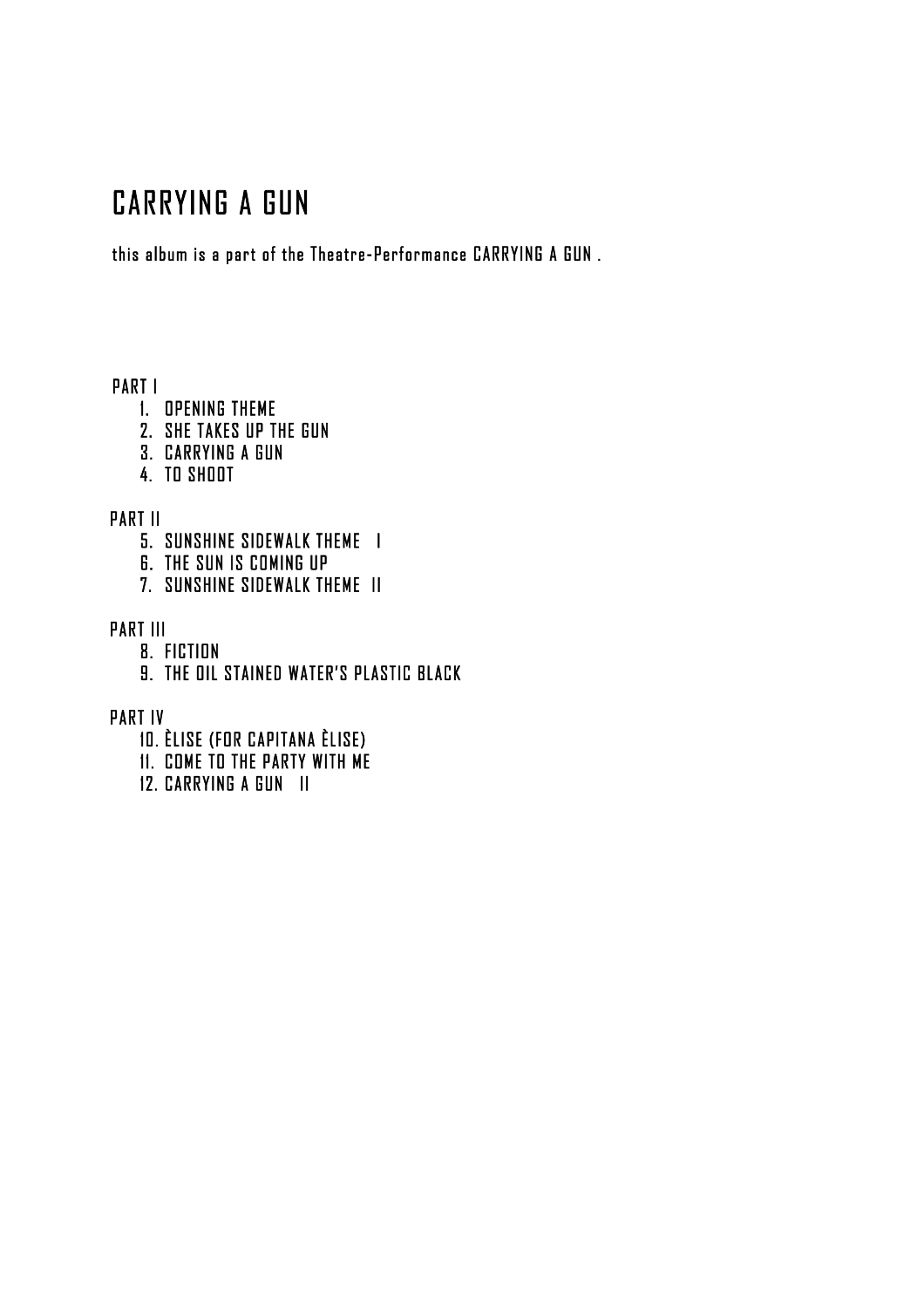# CARRYING A GUN

## PART I

OPENING THEME

she does not seem to miss that much she takes the time out of clocks and leaves them ticking to you

she moves like a lizard her finger's touching the glass you may not touch her body and from now on she won't let you trespass

SHE TAKES UP THE GUN she takes advantage of herself with all the windows smashed open and all the drains blocked awaiting you in her vacancy

she separates plastic from garbage for we all do love plastic in all shapes and colors, we love it so much. plastic. plastic. she takes up the gun.

there are horses on a meadow in a warzone with a current armistice for they are all collecting bullets, while waiting for canned food, and the sexists in the hallway discuss paintings which are solely the decoration of a waiting room in Paris the horses lie dead in a mud-zone now war-zone.

she takes up the gun.

no one would ever dare to ask, "what is the use of this all?" no one would dare for she's holding the gun she's watching their steps, and they are watching her movements, almost as if it was an exhibition but no one would dare to ask, "is she doing this for fun?" she takes up the gun.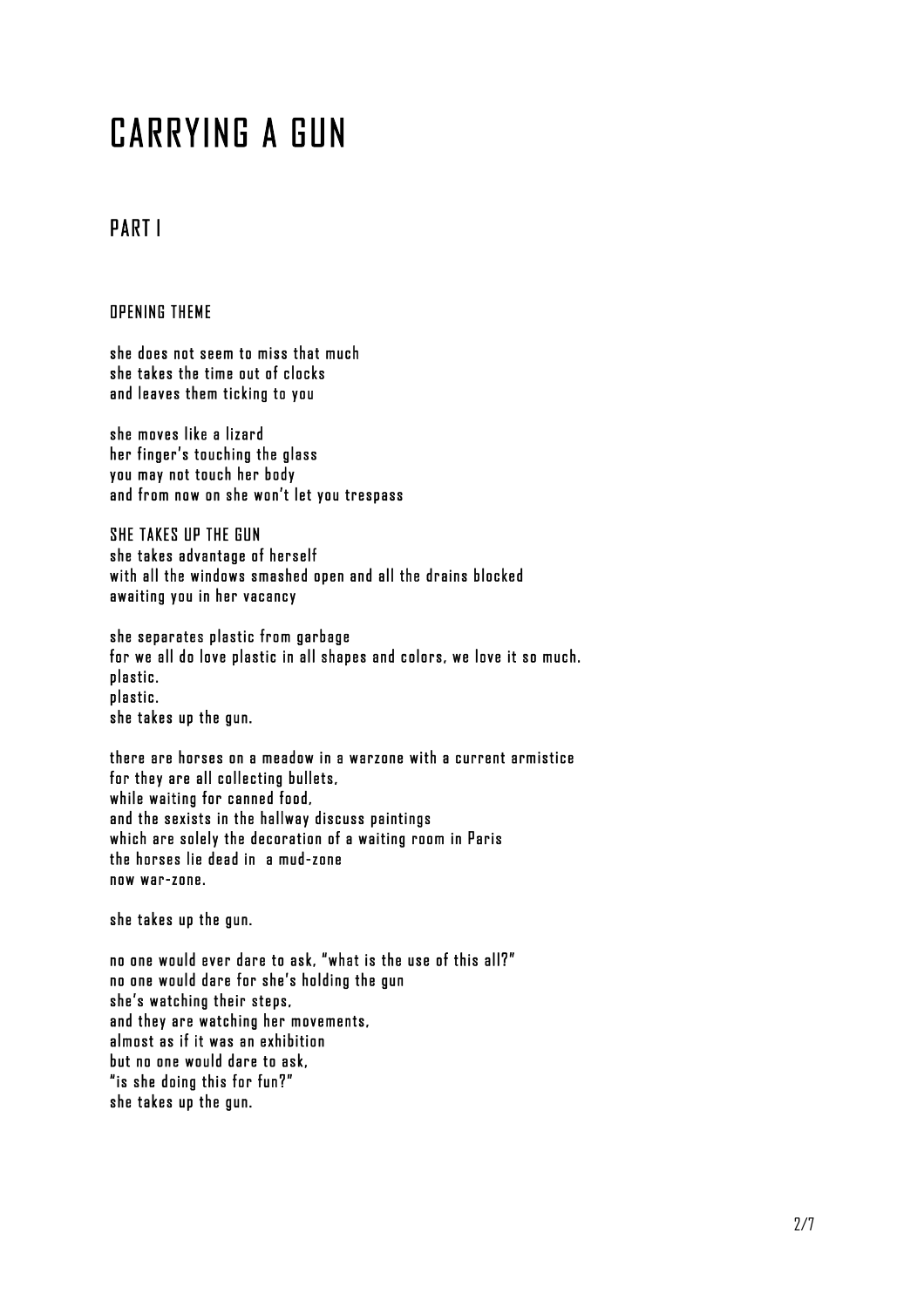#### CARRYING A GUN

now, don't you walk too fast, you finally have become scum. she is carrying a gun

overthink your position, your privileges are gone. for she is carrying a gun

she has rearranged the future, that you were counting on. but don't be afraid! for she is carrying a gun. carrying a gun

TO SHOOT

to shoot to shoot - bang bang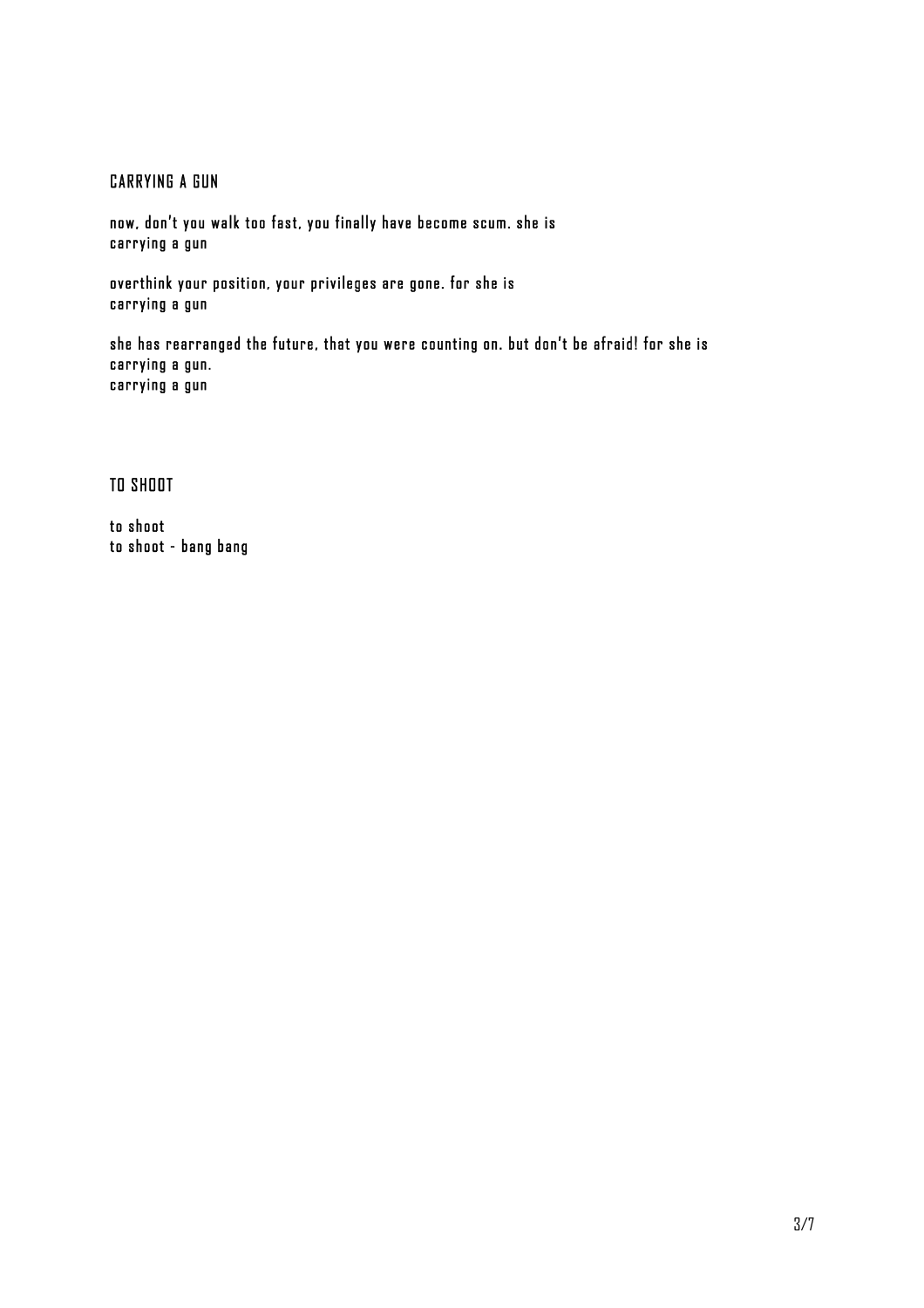## PART II

#### SUNSHINE SIDEWALK THEME I

#### THE SUN IS COMING UP

she's just sitting there and watching the sun coming up she's just sitting there and watching the sun coming up nothing is over, but all is empty for now.

and she's just sitting there watching the sun coming up she's just sitting there and watching the sun coming up and very slowly, a silence turns to noise.

and she's just sitting there watching the sun coming up -

there is no future, till anger suffocates the pain.

and she reaches for the gun the shooting's over, over and over again over and over again, over again, bang bang!

and she's just sitting there watching the sun coming up she's just sitting there and watching the sun coming up there're no negotiations, (so) she can't lay down the arms

and she's just sitting there watching the sun coming up she's just sitting there and watching the sun coming up the combat's over, but she hasn't won the war.

so she's just sitting there and she is pointing with her gun

and she's just sitting there watching the sun coming up and she is watching the sun as it is coming up, the sun is coming up

#### SUNSHINE SIDEWALK THEME II

-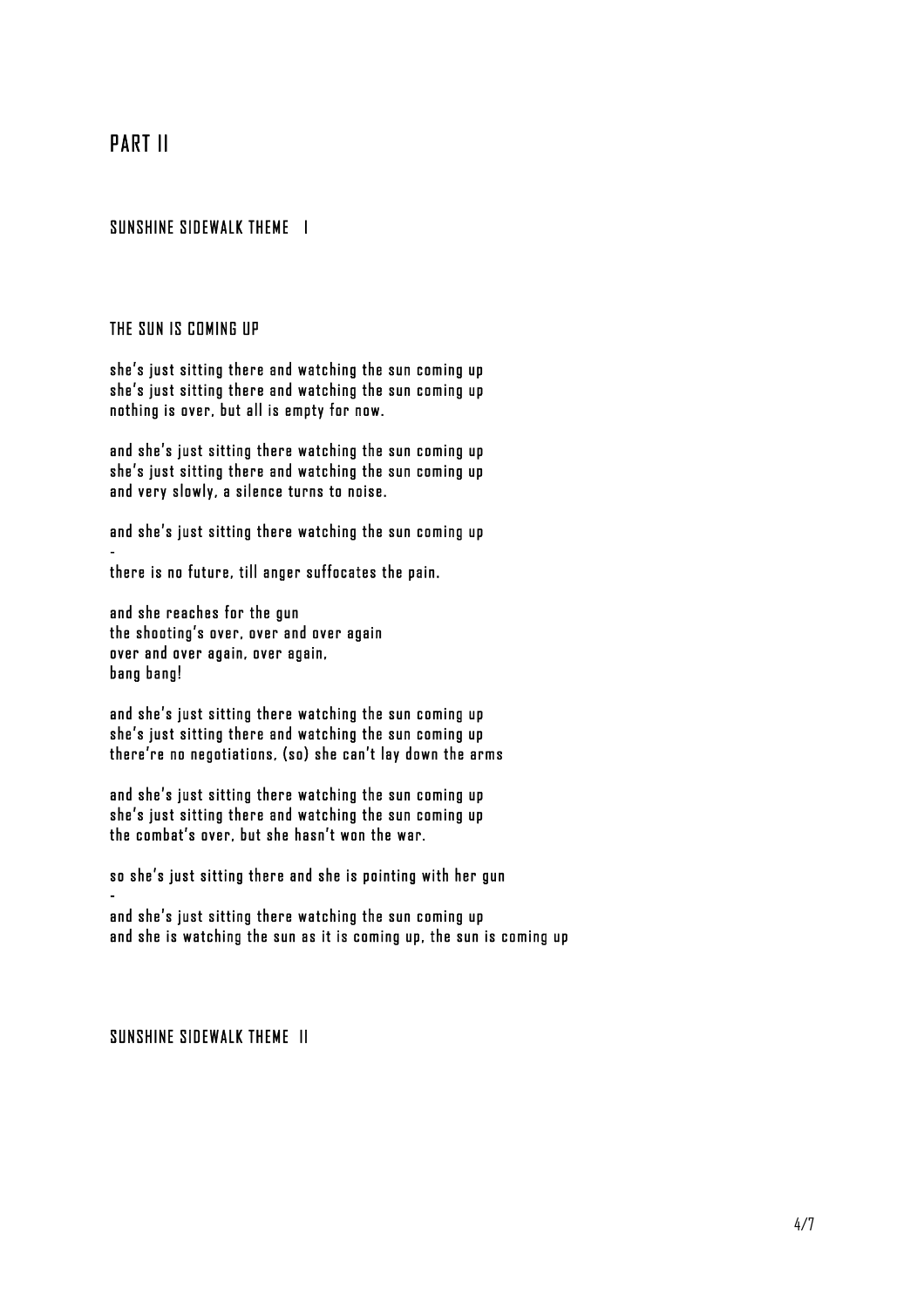## PART III

#### FICTION

You say to you this all is Fiction I say this is not fiction, or is it true? you insist that all is fiction and that true or fiction, there's no difference to you

to you this all is Fiction now it's not fiction, and it's not true nothing is true and nothing's fiction and does the difference matter to you

You say to you this all is Fiction I say this is not fiction, or is it true? you insist that all is fiction and that true or fiction, there's no difference to you

THE OIL STAINED WATER'S PLASTIC BLACK the oil stained water's plastic black she puts on her dancing shoes from China and her machine gun from Germany

the oil stained water's plastic black her bullets are from the US, imported by some transatlantic company

and she says, do do do do don't you and she says, do do do do don't you

the oil stained water's plastic black she puts on her dancing shoes from India and her machine gun from Germany

you are not hurt you are nostalgic forcing an image onto the past you feel so small compared to the future that spreads out ahead

the oil stained water's plastic black

and she says do do do don't you and she says do do do do do do don't you

she says do do do do do do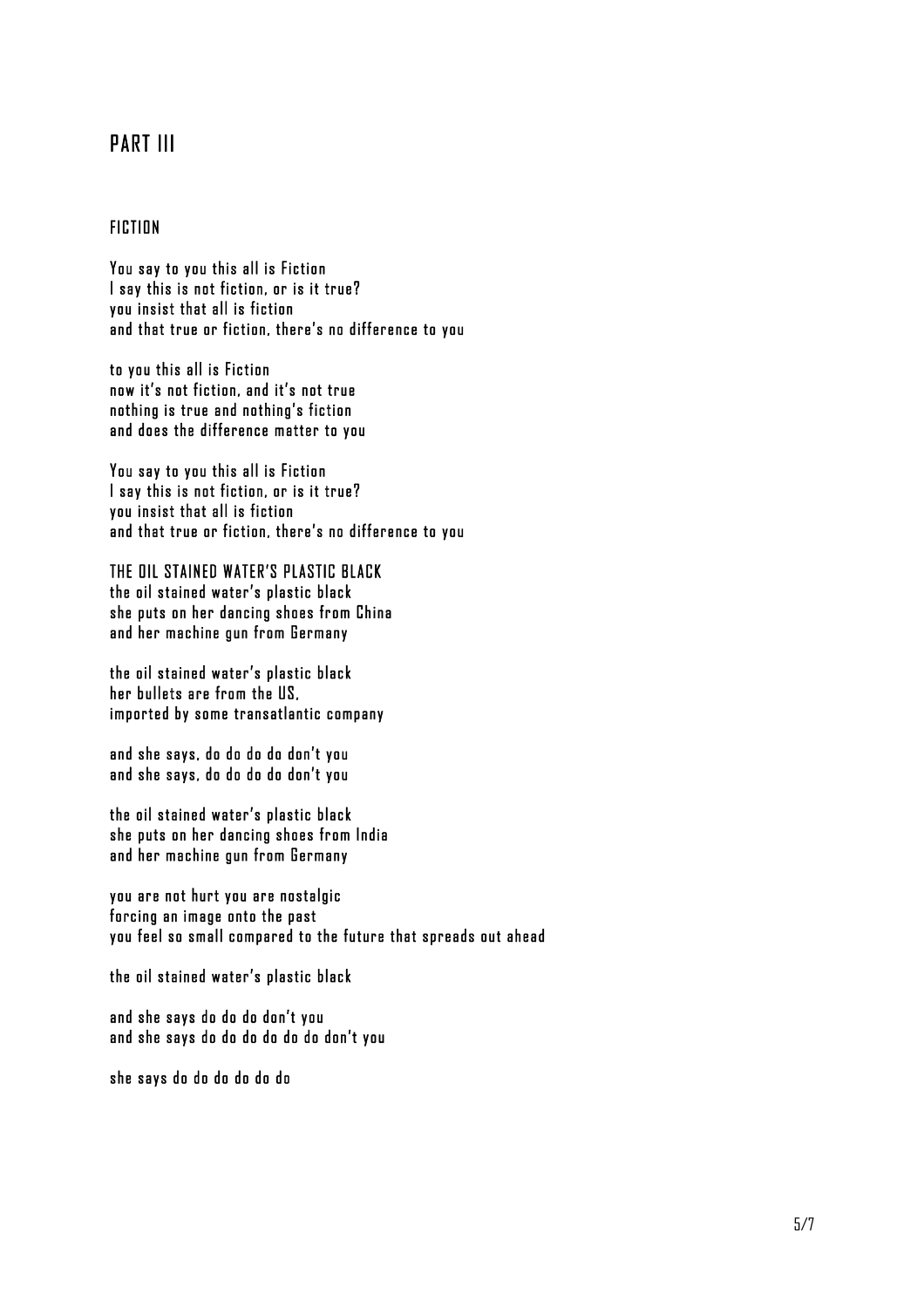## PART IV

#### ÈLISE

THE PARTY

she stands in front of the mirror, putting her make up on I stand beside her, I put my make up on too, the telephone rings Who was it, asked the chlorophorme, the ambulance, she said to me they call me twice a Day, this is a modern art experiment do you want to dance? do you want to dance?

and we're going to a party 'cause there's fashion and there is famous people there and we're going to a party 'cause there's fashion and there is famous people there we're gonna have lots of fun, you and me lots of fun, you and me

she stands in front of the mirror, putting her make up on I stand beside her, I put my make up on too, the telephone rings Who was it, asked the Ambulance, the chlorophorme, she said to me they call me twice a Day, this is a modern Art experiment

come to the party with me and we're going to a party 'cause there's fashion and there is famous people there and we're going to a party 'cause there's fashion and there is famous people there

and we're going to a party 'cause there's fashion and there is famous people there and we're going to a party 'cause there's fashion and there is famous people there we're gonna have lots of fun, you and me lots of fun, you and me

come to the party